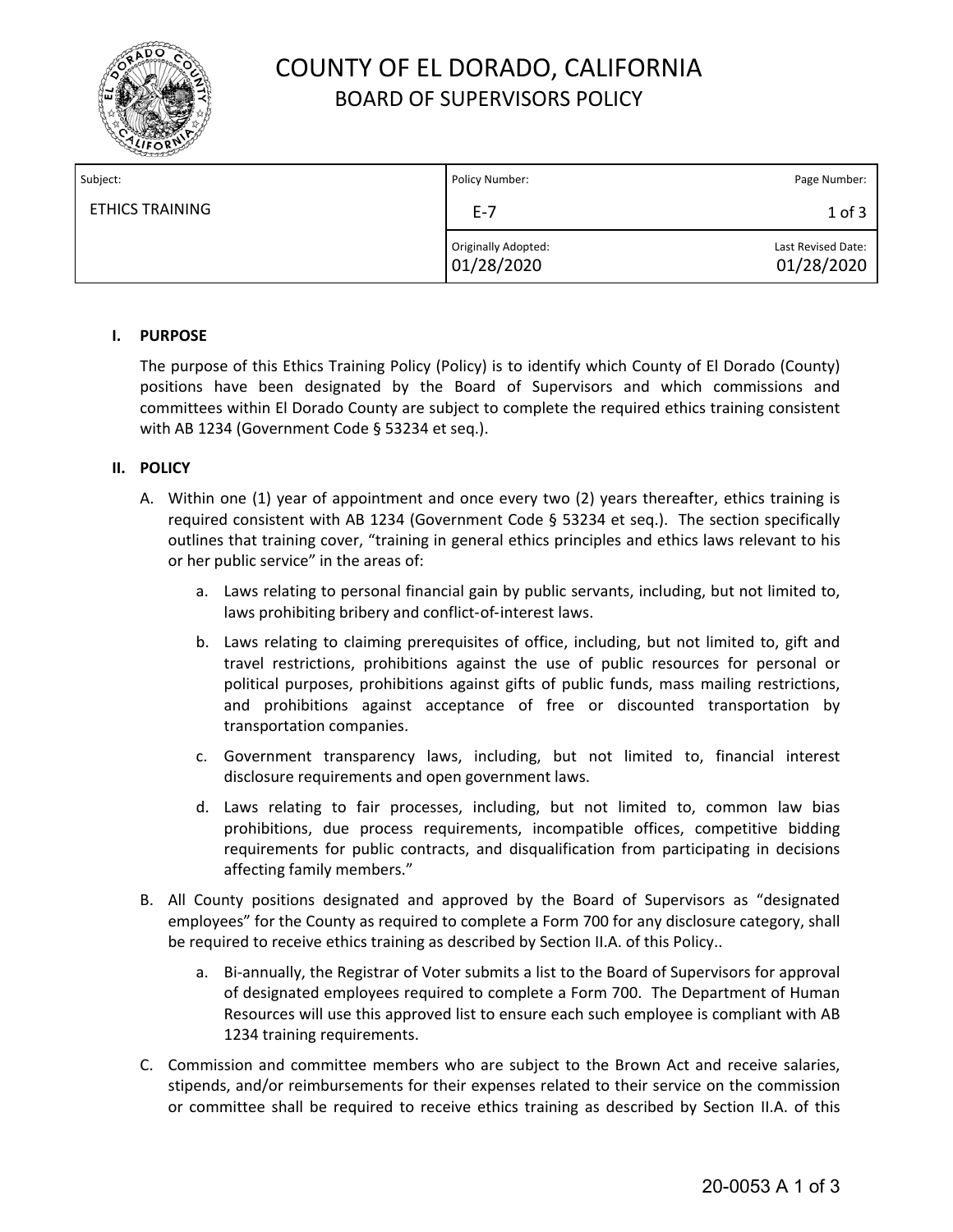

# COUNTY OF EL DORADO, CALIFORNIA BOARD OF SUPERVISORS POLICY

| Subject:               | Policy Number:                    | Page Number:                     |
|------------------------|-----------------------------------|----------------------------------|
| <b>ETHICS TRAINING</b> | $E - 7$                           | $2$ of $3$                       |
|                        | Originally Adopted:<br>01/28/2020 | Last Revised Date:<br>01/28/2020 |

Policy. The commissions and committees applicable at the time of adoption of this policy include the following:

- a. Agricultural Commission
- b. Assessment Appeals Board/Board of Equalization
- c. Civil Service Commission
- d. Clean Tahoe Program Board of Directors
- e. Commission on Aging
- f. El Dorado County Child Abuse Prevention Council
- g. El Dorado County Water Agency
- h. Fair Association Board of Directors
- i. Fish and Wildlife Commission
- j. Happy Homestead and Kelsey Cemetery Districts
- k. In-Home Supportive Services Public Authority
- l. Parks and Recreation Commission
- m. Planning Commission
- n. Sierra Nevada Conservancy Board
- o. Veterans Affairs Commission

The Clerk of the Board of Supervisors will advise the Department of Human Resources as new commissions and committees are added and names of such members that meet the mandated definition consistent with law.

### **III. PROCEDURES**

- A. Within the first month of hire or appointment to a commission or committee, designated employees and commission/committee members are required to complete an AB 1234 compliant ethics training course, and once every two (2) years thereafter.
- B. The Department of Human Resources will be the custodian of records for proof of ethics training for:
	- a. Employees Proof of training shall be provided to the Department of Human Resources, showing the employee's name, completion date, and the entity that provided the training. Training can be documented in the following ways: